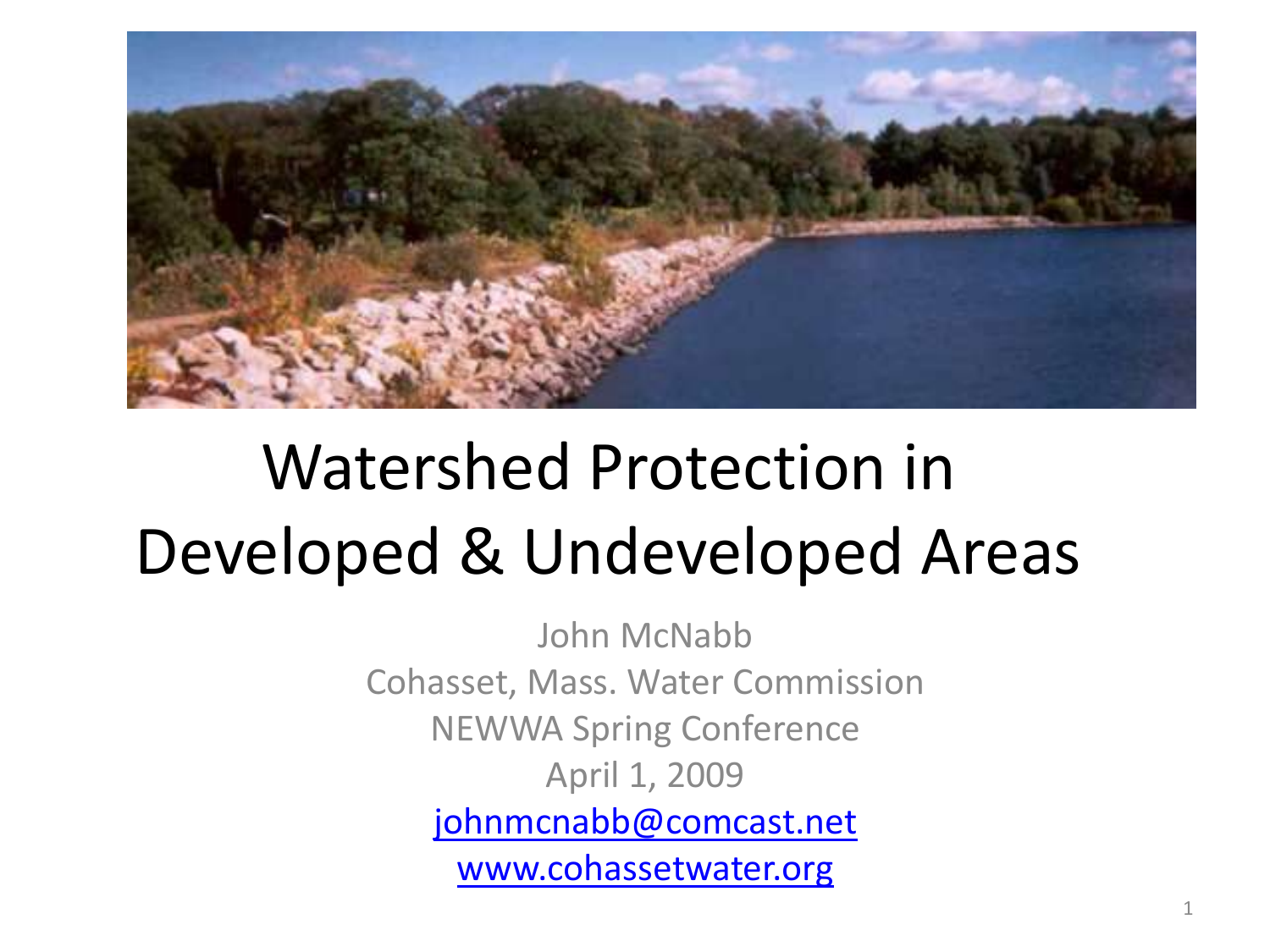## Cohasset Water Dept.

- Small town of 7,200 on South Shore of Boston
- Serves about 90% of Cohasset; Aquarion 10%
- About 2,500 service connections, 38 miles of water mains, 750 valves, 400 hydrants
- 2 storage tanks; the 2 MG Bear Hill Tank built 1965, 1.8 MG Scituate Hill Tank built 2001
- I am an elected Water Commissoner, since 1997

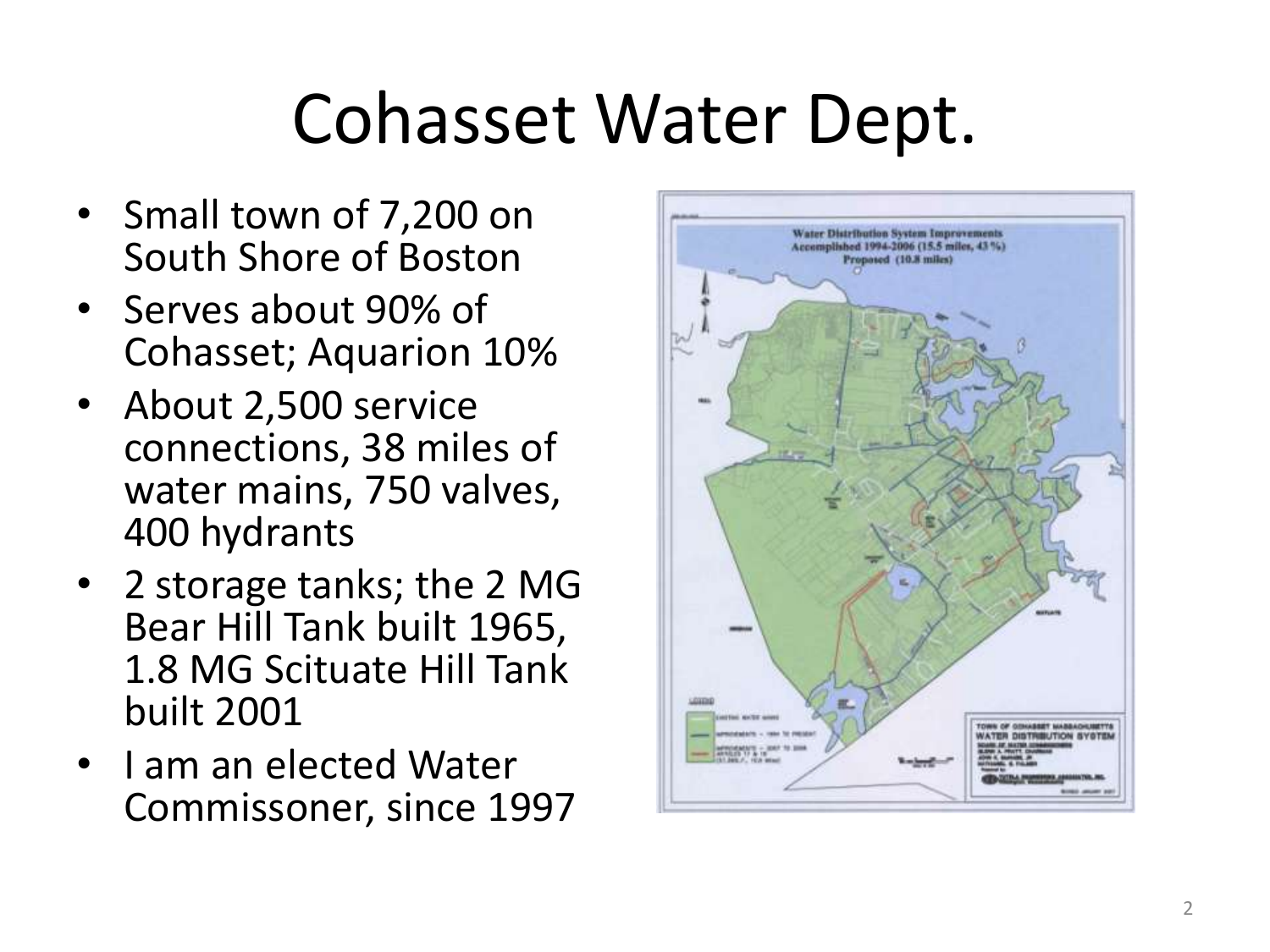#### Water Source Areas

- Lily Pond and Reservoir have a combined "Zone C" watershed area of about 9 square miles
- Ellms Meadow Wellfield has a Zone III area of about \_\_\_ sq. miles.
- Both included in town Water Resource District
- Only 38% of the Zone C is within Cohasset

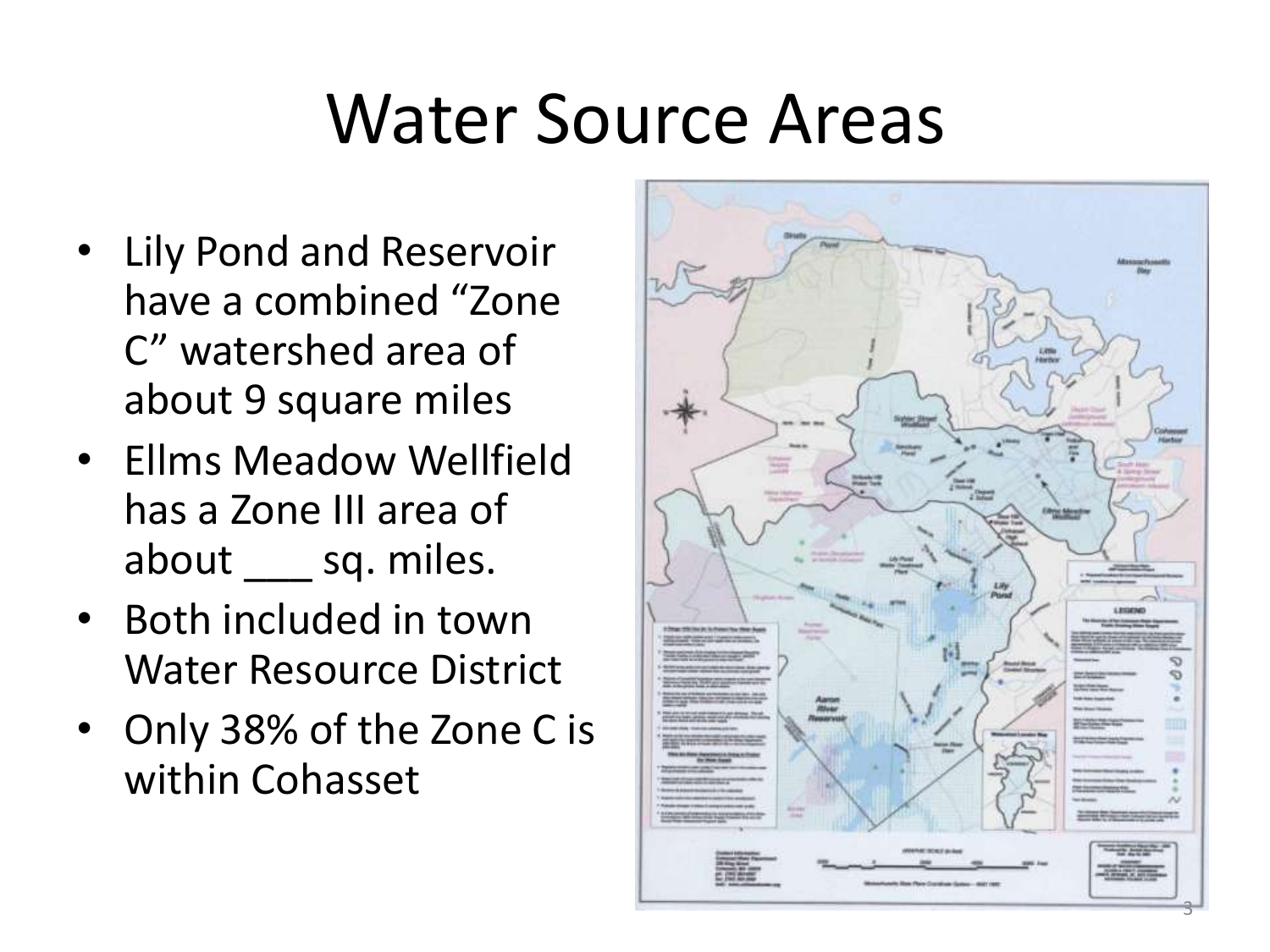# Source Protection History

- 1986 town board on watershed protection
- 1986 Water Resource District Zoning Bylaw &Haz. Materials Bylaw
- 1998 CHL Study
- 2002 Surface Water Supply Protection Plan
- 2003 ENSR Limnology Report

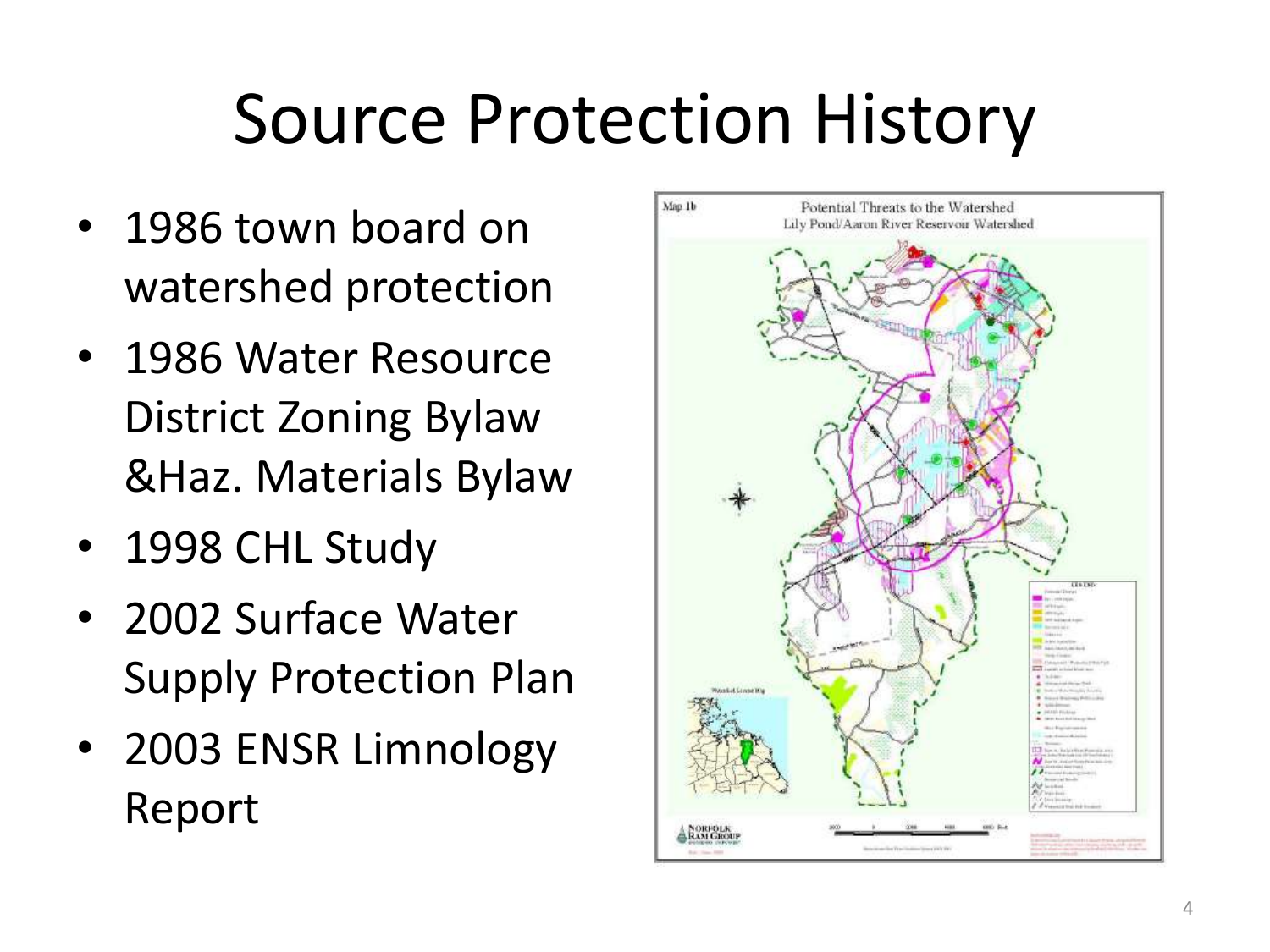## DBPs – our TTHM Problem

- In Q4 of 2004 and Q1 of 2005 we exceeded the TTHM standard of 80ppm, with 100 ppm.
- This is a **Public Health** issue, since TTHM is a potential carcinogen.
- The immediate remedy was to optimize plant operations, replace filter media, and run the plant 24 hours a day for a year. We came into compliance Q2 of 2005 and have been since.
- However, since the source of the problem was high TOC in the source water, we also looked for a way to reduce TOC and nutrients in Lily Pond.
- We also have a recurring Taste & Odor issue, from organic content in the source water.



Total Organic Carbon levels in Lily Pond are high  $-12$  to 13 ppm, but we can consistently remove 58% or more to meet TOC removal requirements, and have been improving TOC removal.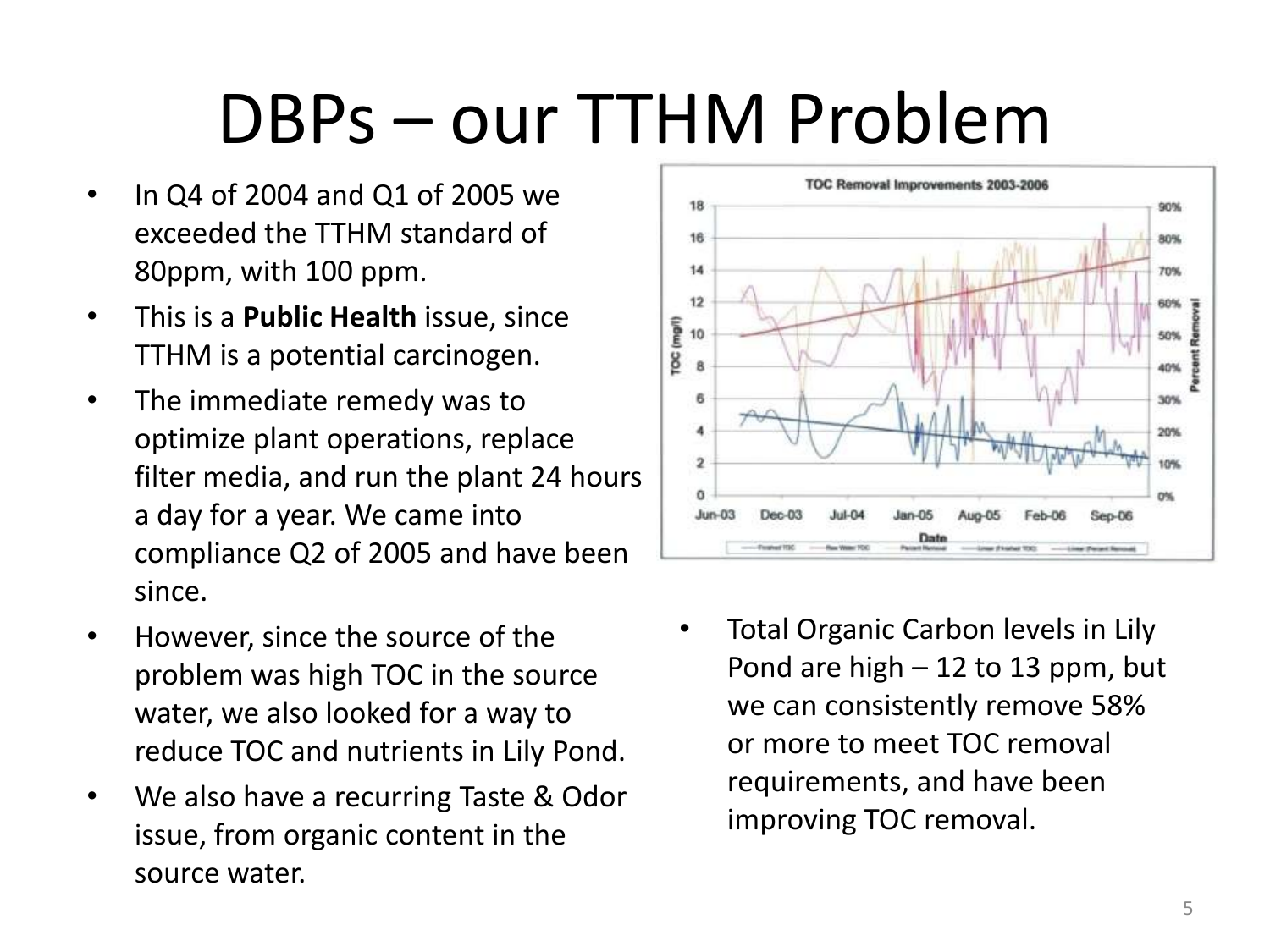#### The Two Basins of Lily Pond: developed & undeveloped

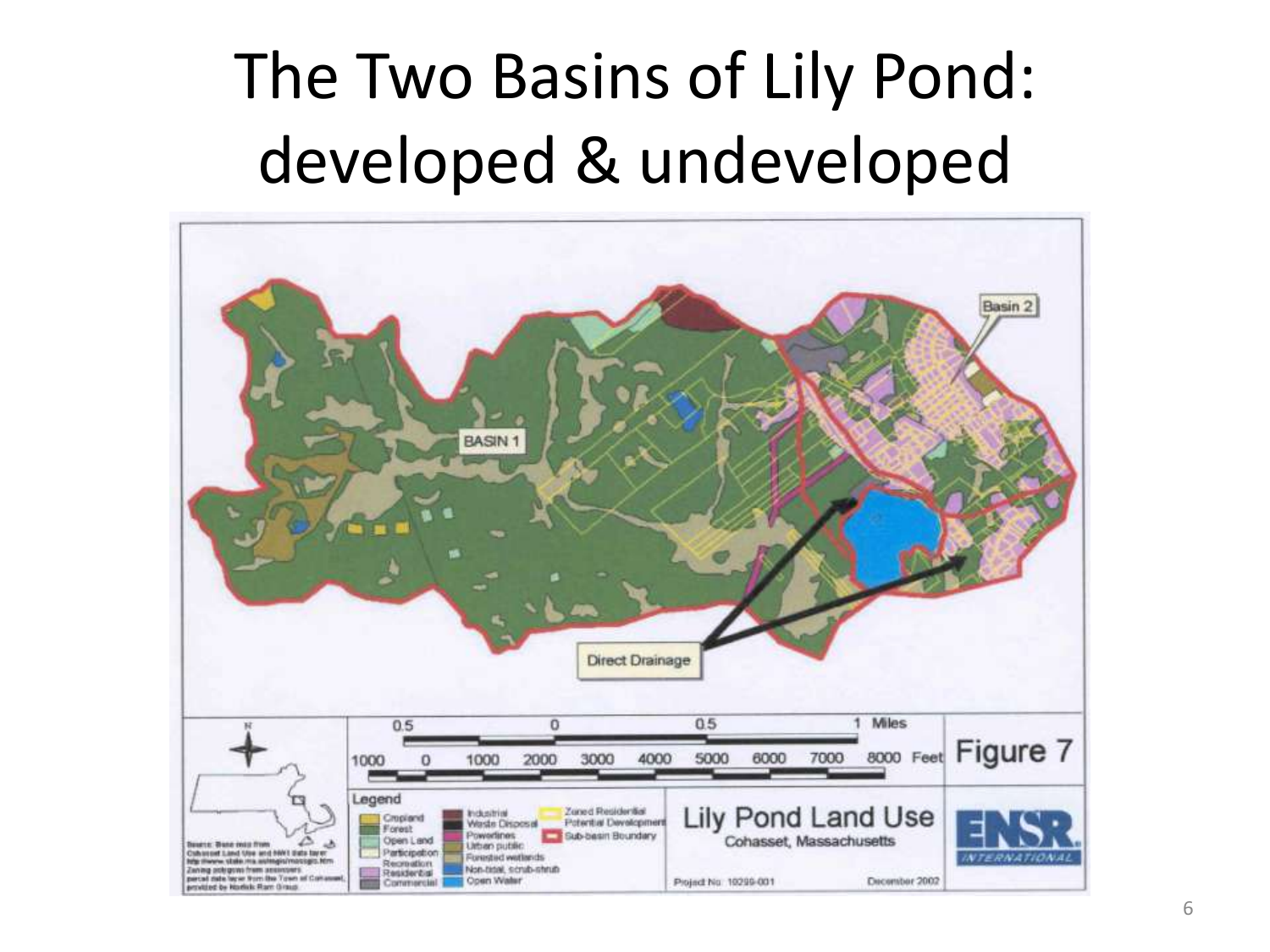- Why Raingardens? (Also called a "bio retention cell")
- A raingarden is a passive method to clean stormwater with soil and plants before entering stormwater drainage system and then the Pond
- The ENSR report found that the Peppermint Brook watershed contributes a disproportionate amount of the excess nutrients entering Lily Pond
- Raingardens were estimated to be able to reduce Nitrogen by 50% and Phosphorus by 80%
- Raingarden Project is funded by \$255,000 c. 319 grant and \$459,000 Clean Water SRF low interest loans
- Total project cost: \$425,000; with \$255,000 from EPA and \$170,000 from the Cohasset Water Department





7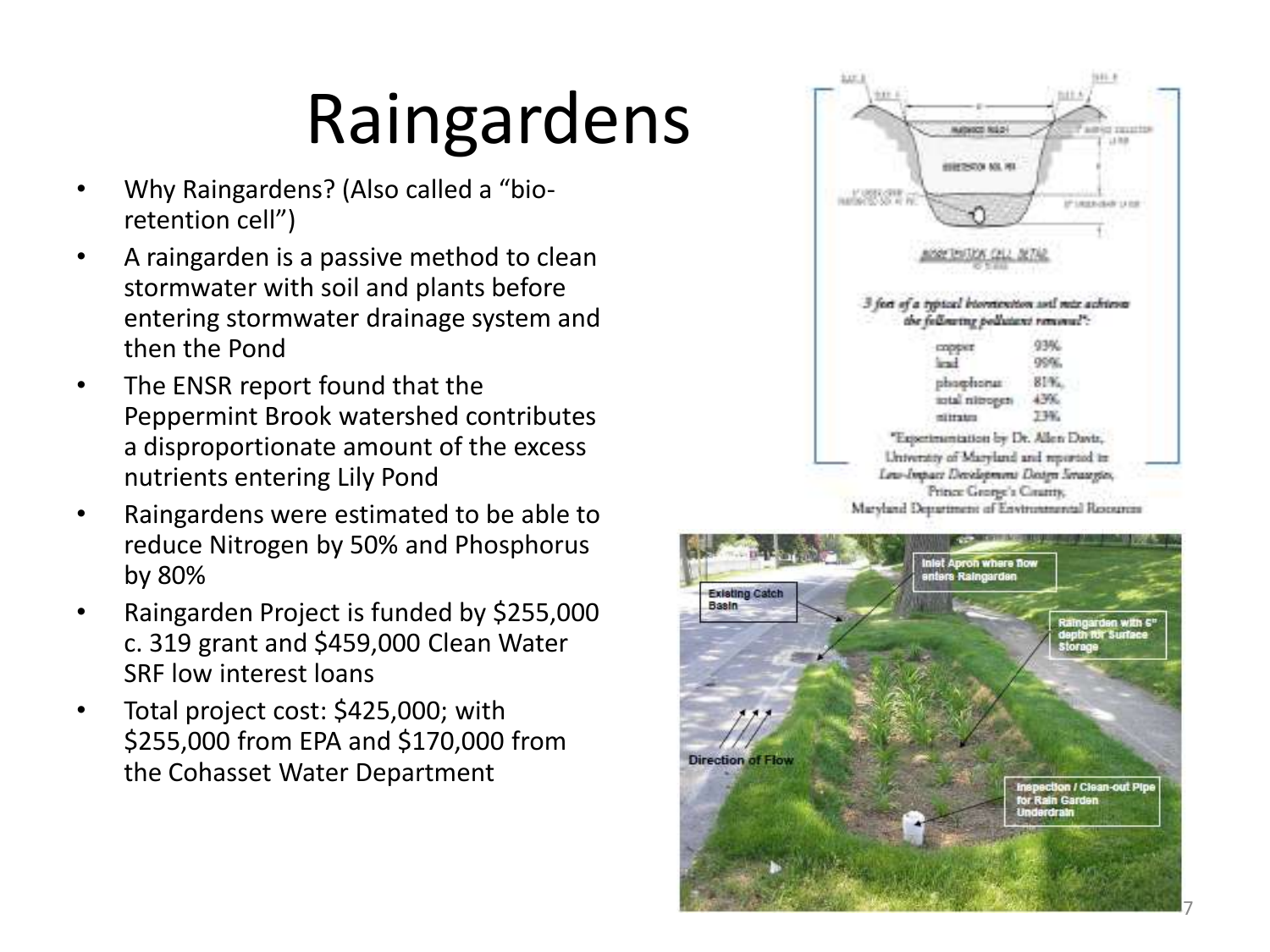- Installation began 2004 and is concluding 2009
- Total: 32 raingardens, 2 drainage swales, one oil -gas separator
- Maintenance is a challenge; can't leave it to the underfunded Town DPW. We contract with a local landscaper for maintenance
- Some residents requested one, a few declined, some original locations couldn't be used because of tree roots, gas lines, etc.

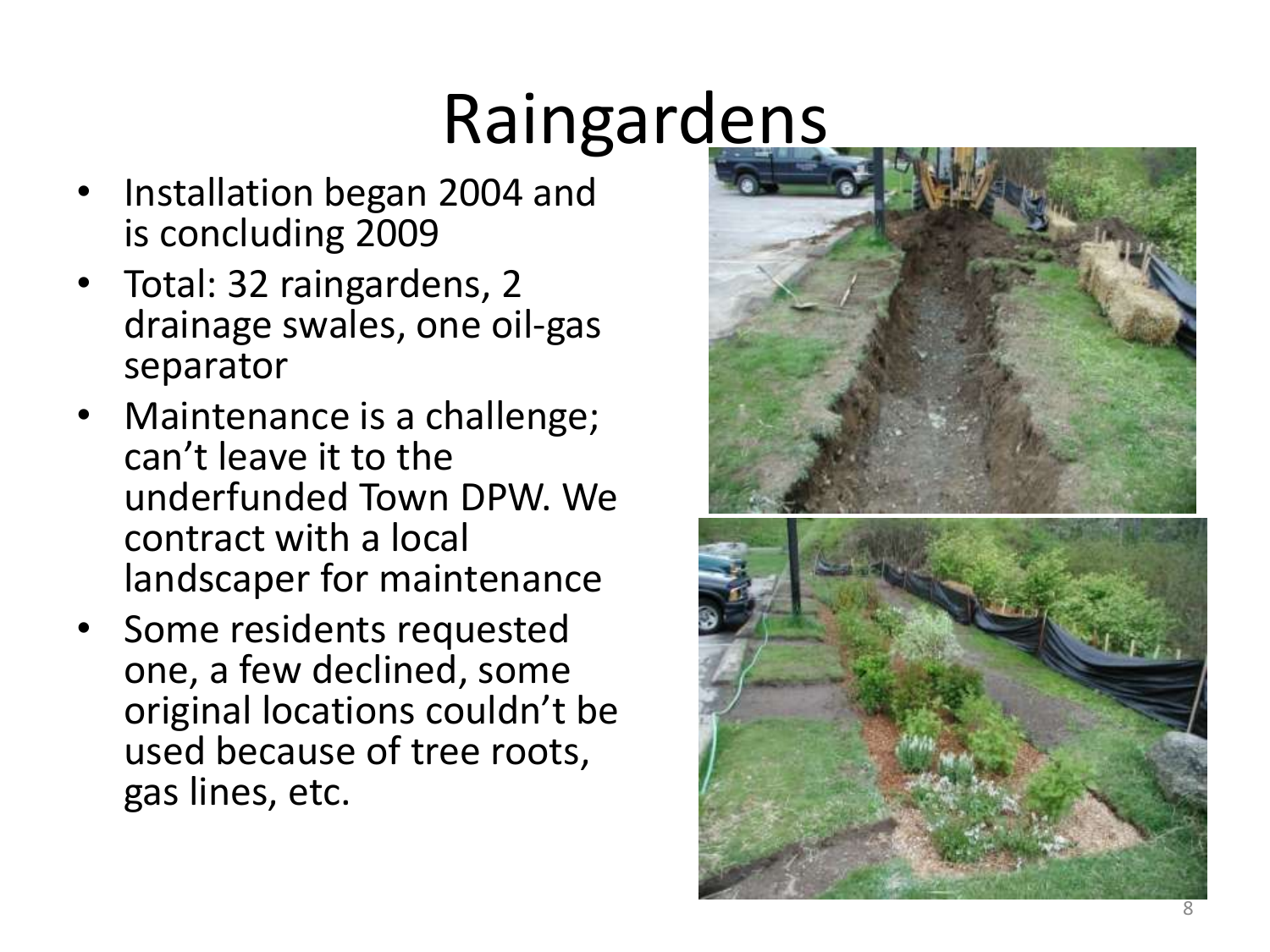- *Preliminary testing shows great results!*
- Nitrogen reduced by 31% (5.1 to 3.1 ppm)
- Phosphorus reduced by 58% (0.4 to 0.17 ppm)
- Total Petroleum Hydrocarbons (TPH) reduced by 85% (from 1,403 to 207 ppb)

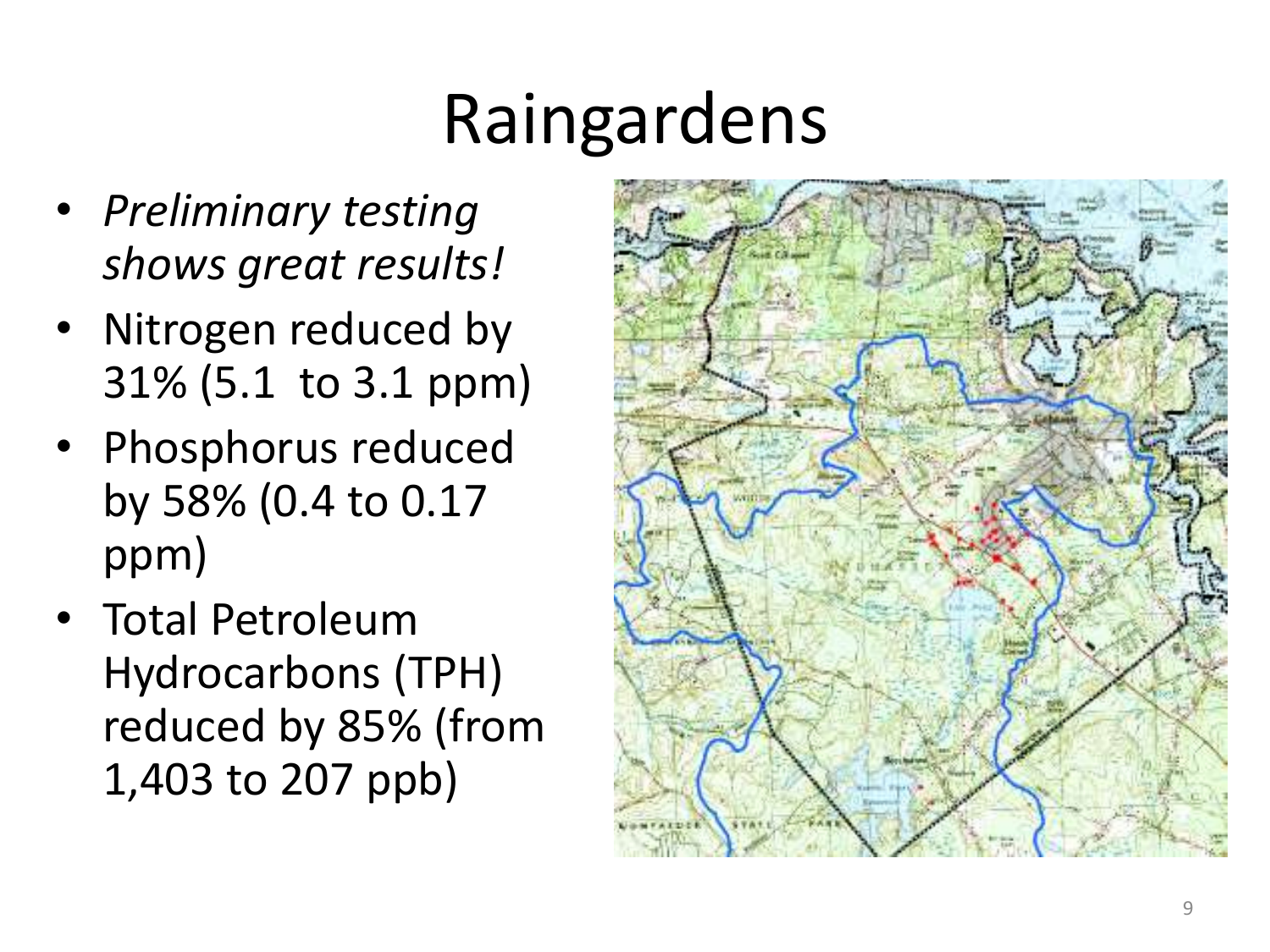- Raingardens are very popular; "bioretention cells" are not
- The Town is following our example and is building dozens of raingardens in other aras of town to clean stormwater
- Our raingarden program has won recognition from the state and EPA
- Won the Mass. 2006 Smart Growth Award and the national 2008 PISCES Award



& Water Quality Inlet

Absenber 28, 2008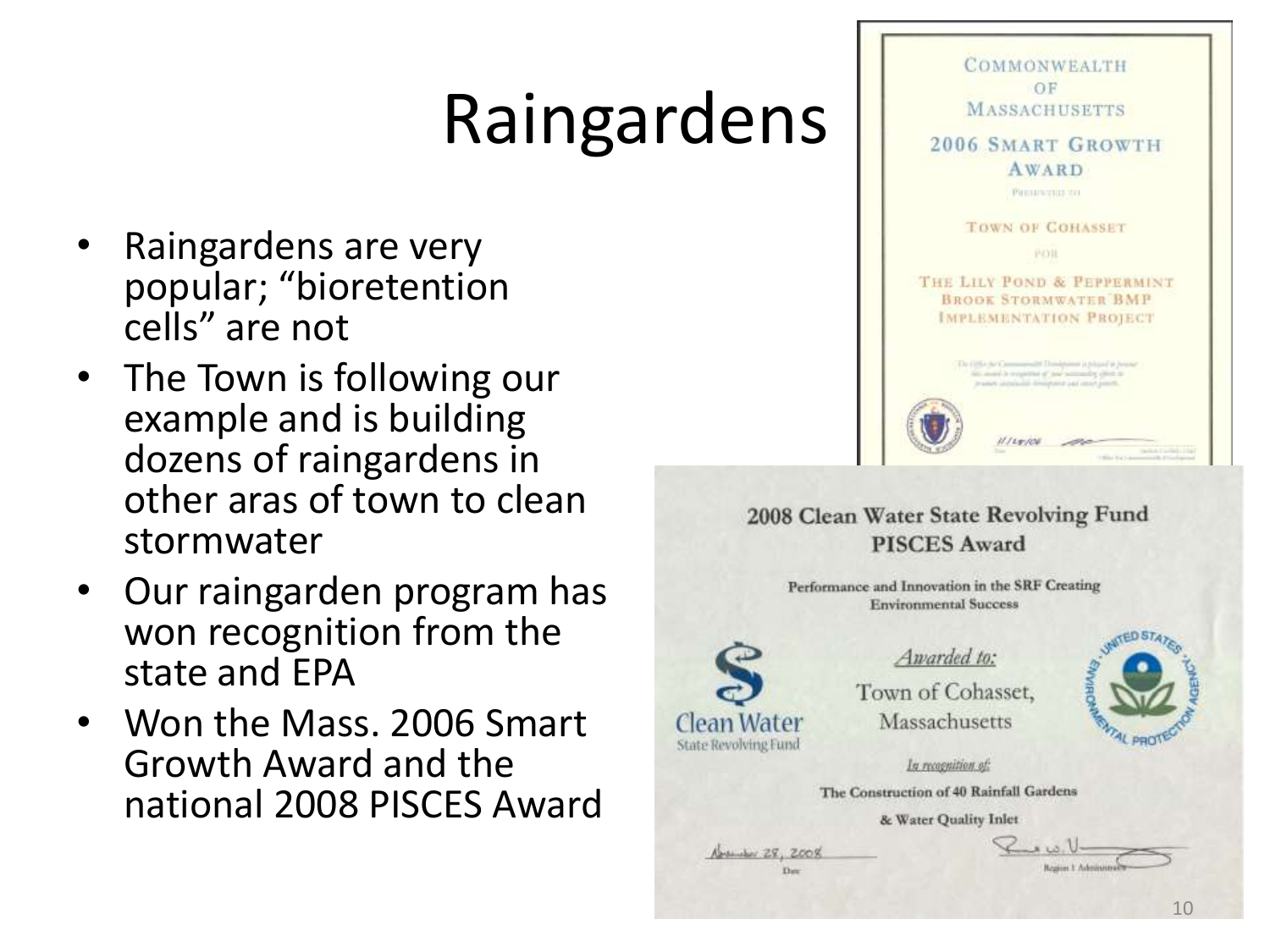# Land Acquisition

- Why acquire land?
- Acquisition of watershed land to prevent development is a proven means to protect future drinking water quality.
- Study by the Trust for Public Land found a strong correlation between % of watershed that was forested and reduction in treatment plant costs.
- So, acquiring watershed land won't decrease our existing costs, at least not right away, but will help reduce future costs.

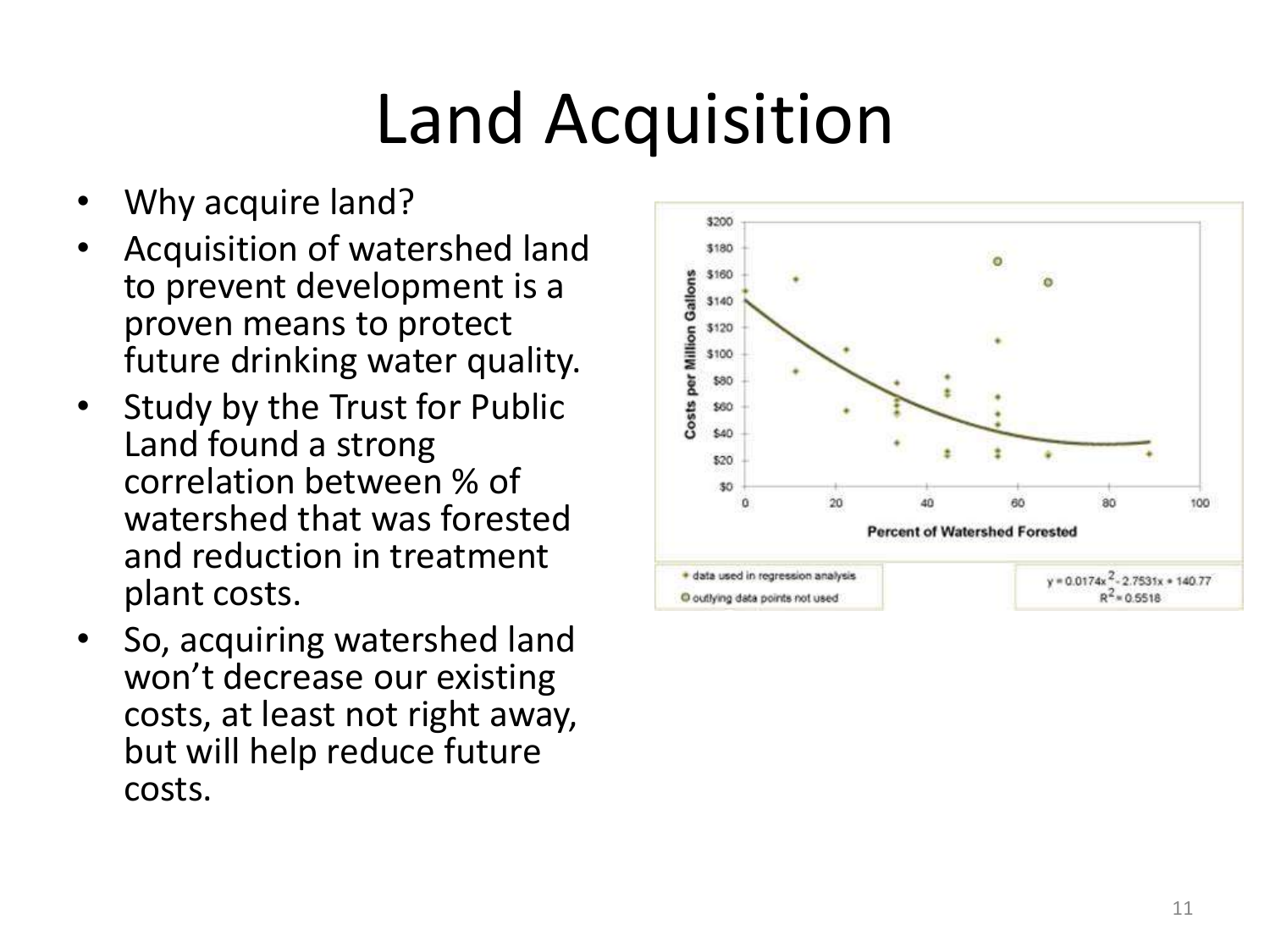## Land Acquisition

| Year         | <b>Acres</b><br><b>Purchased</b> | <b>Eminent</b><br><b>Domain</b> | <b>Total</b> | <b>EEA Grants</b><br>& Other \$\$ | <b>Cost</b> |
|--------------|----------------------------------|---------------------------------|--------------|-----------------------------------|-------------|
| 2004         | 23.5                             | $\overline{0}$                  | 53.5 acres   |                                   | \$1,345.300 |
| 2005         | 53.37                            | $\overline{0}$                  | 23           | \$434,000                         | \$1,356,750 |
| 2006         | 8.00                             | 12.5                            | 32           | \$120,000                         | \$190,000   |
| 2007         | 23.11                            | 57.39                           | 30           | \$366,850                         | \$450,000   |
| 2008         | 5.6                              | 7                               | 12.6         |                                   | \$296,250   |
| <b>Total</b> | 115.38                           | 76.89                           | 192.27       | \$920,850                         | \$3,539,150 |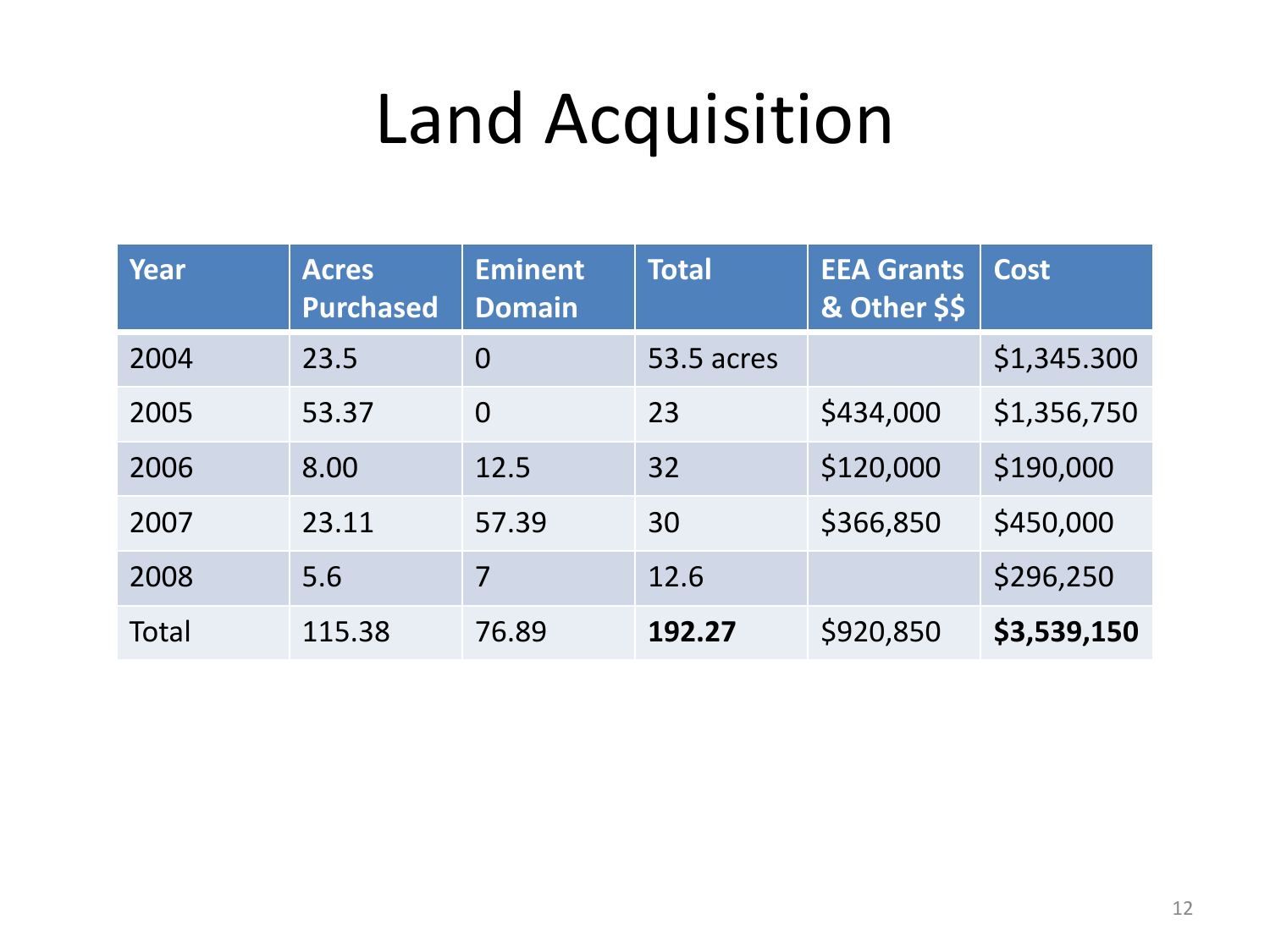#### Land Acquisition – Before & After



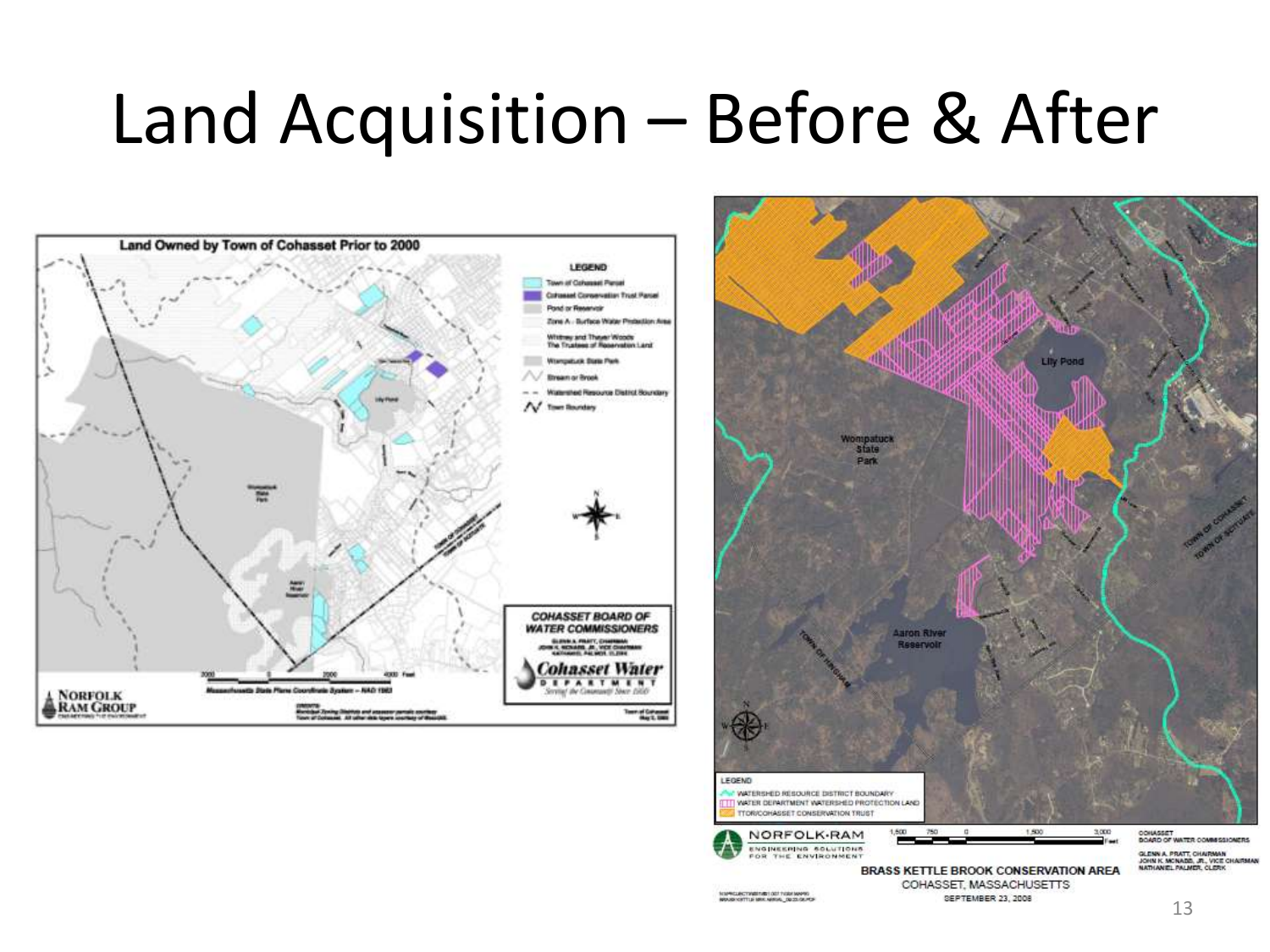## Conservation Restriction

- Final step: conservation restriction
- Town Meeting vote in 2008
- Bill filed at State House
- Get bill passed in 2009- 2010 legislative session
- Then formally adopt the restriction